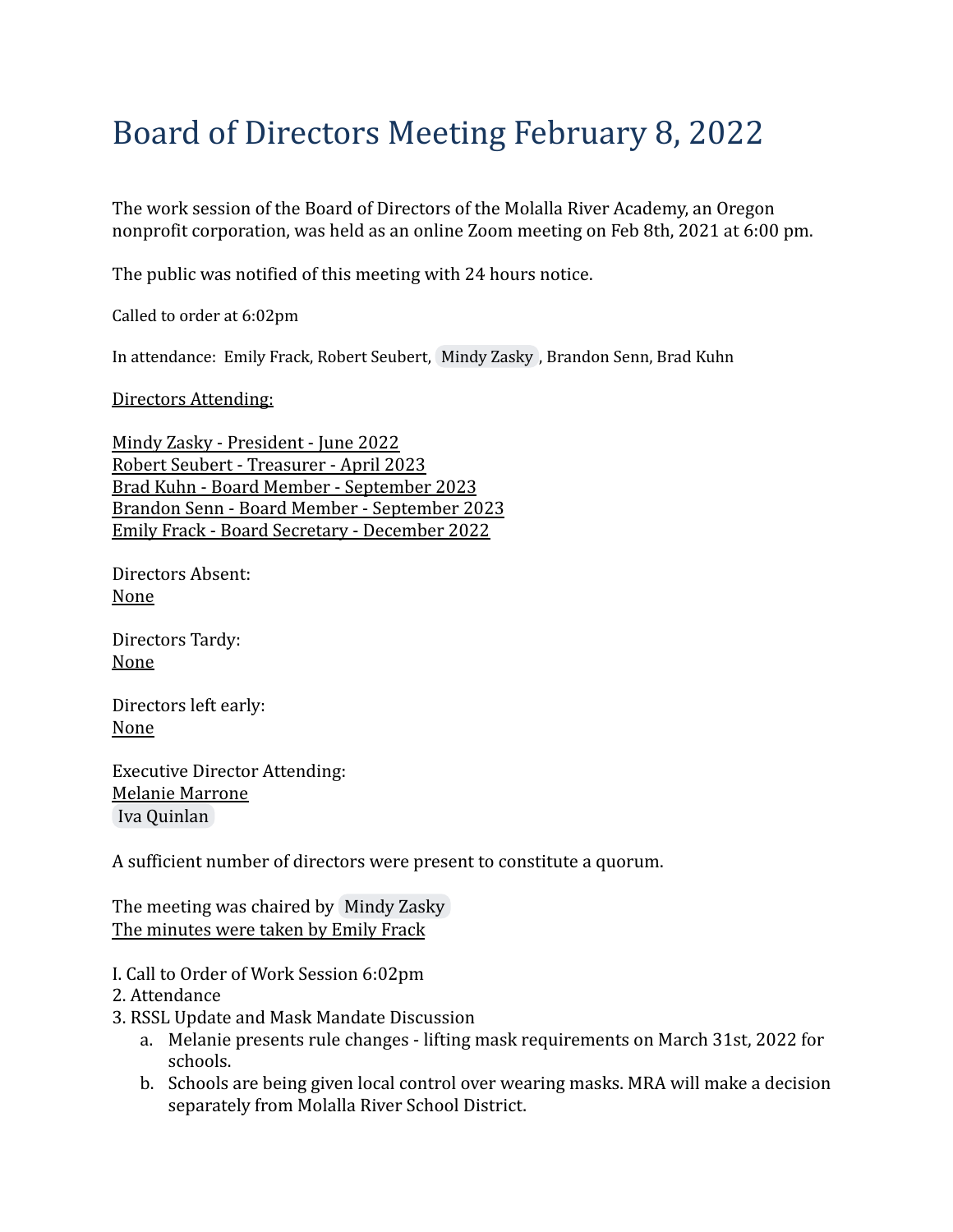- c. Melanie discusses considerations for the change in school mask rules
- d. Melanie discusses mask statistics
- e. Melanie discusses challenges for schools
- f. No longer able to use the Test to Stay program
- g. Board discusses mask mandate ending
- h. Board discusses survey and public comment letters

### 6. Public Comment

- a. Public comment from Kim Payne
- b. Public comment from David Remington
- c. Public comment from K'yla Djoseland
- d. Public comment from Dawn Marie Powers
- e. Public comment from Grant Myers
- f. Public comment from Kevin Ferris
- g. Public comment from Janelle Seubert
- h. Public comment from Iva Quinlan

### 4. Property Purchase Next Steps

- a. Melanie discusses where we left off with purchasing the property
- b. Rob discusses enrollment
- c. Melanie discusses ideas about our vision/focus with purchasing the property
- d. Iva discusses Alder classroom being so small and not fitting the class.
- e. Discussion on making modulars bigger and possibly adding on to it. What is more important, purchasing the property or purchasing a new modular
	- i. Melanie discusses limitations to putting new buildings, traffic studies, leach lines, drain fields etc.
- f. Brad discusses ideas for focus/vision state of the art STEM lab, bigger music program, covered outdoor spaces, etc
	- i. How much do we want to grow?
- g. Rob asks why we are purchasing the property -
- h. Melanie discusses three things to work on now in regard to purchasing the property:
	- i. What can we offer to the district
	- ii. Getting back with the county about how many kids could feasibly be on the property
	- iii. Traffic study
- i. Public comment from Ben Poff
	- i. "Magnet" programs? Science, different languages and utilizing our outdoor areas.
- j. Melanie discusses how we could grow with music, science and garden.

5. Brad makes a motion to add a growth dashboard to the agenda. Mindy seconds. All in favor

- a. Brad met with Iva about ideas with the dashboard. Brad discusses and updates the board.
- 7. Adjournment

Meeting was adjourned at 7:18 pm